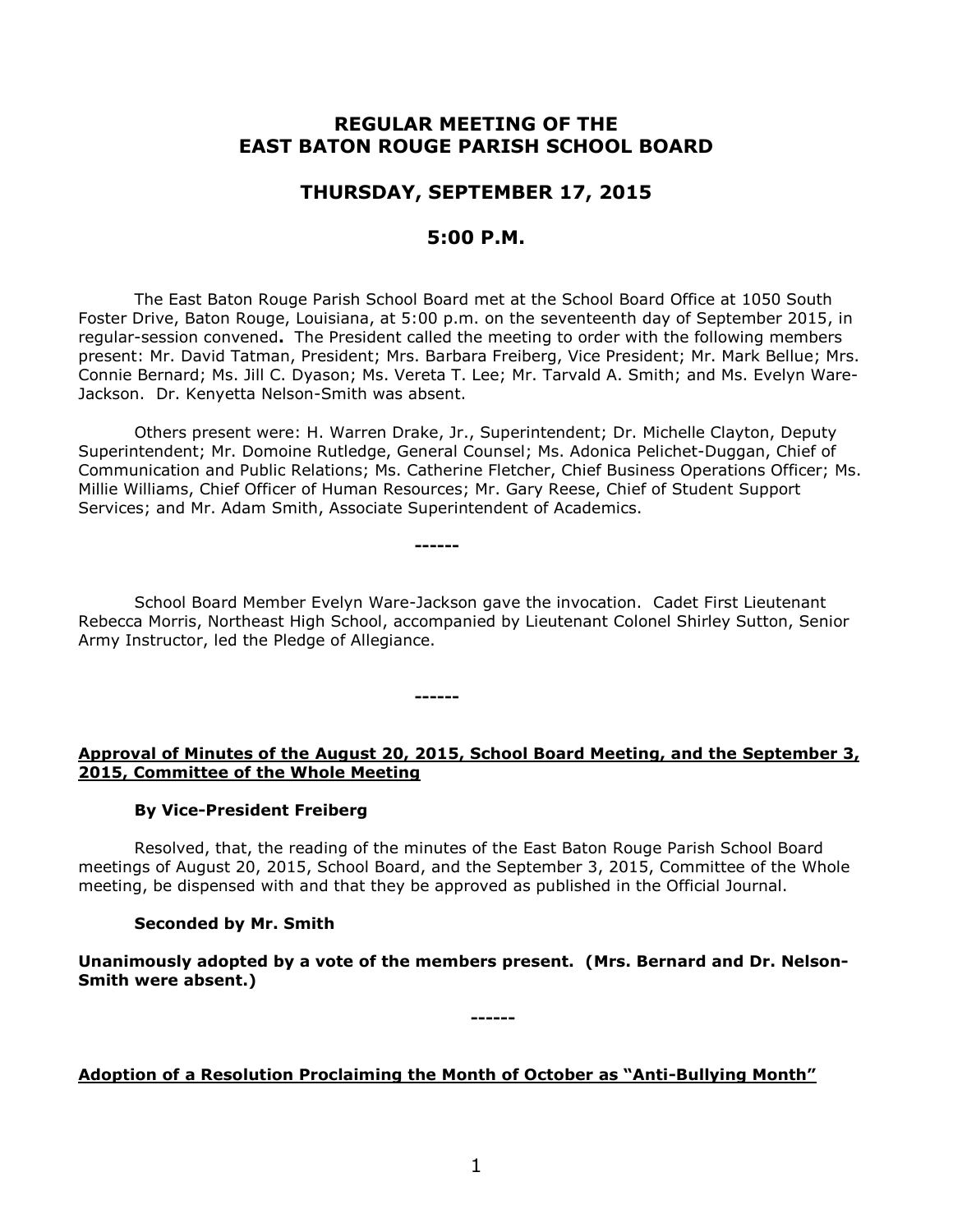#### **By Mrs. Bernard**

Resolved, that, the East Baton Rouge Parish School Board does hereby adopt a Resolution proclaiming the month of October as "Anti-Bullying Month."

### **Seconded by Vice-President Freiberg**

**Unanimously adopted by a vote of the members present. (Dr. Nelson-Smith was absent.)**

------

## **Approval of Consent Agenda Items, Excluding Item #14 and #15**

### **By Mr. Smith**

Resolved, that, the East Baton Rouge Parish School Board does hereby approve the Consent Agenda items, excluding item #14 and #15.

### **Seconded by Mr. Bellue**

**Unanimously adopted by a vote of the members present. (Dr. Nelson-Smith was absent.)**

**------**

*The following items were approved as part of the Consent Agenda:*

### **Items approved by the Committee of the Whole for recommendation to the Board:**

**------**

Approval of a professional services contract between the East Baton Rouge Parish School Board and Jennifer Jacobson in the amount of \$19,000.00 for professional development. (Funding Source: Curriculum and Instruction)

Approval to renew a professional services contract between the East Baton Rouge Parish School Board and Southern University and A&M College for one (1) extern to assist I CARE with intervention and related matters. (Funding Source: I CARE)

Approval to administer a norm-referenced assessment to all students applying for an admissionbased magnet program in Grades 4-11, beginning with the 2016-2017 application period.

Approval of revisions to the Pupil Progression Plan for the 2015-2016 school year.

Authorization for staff to advertise, accept the low bid meeting specifications, and make the award of a contract for the facility modifications and maintenance improvements at Broadmoor High School, or reject any and all bids for just cause in accordance with the Louisiana Public Bid Law; Louisiana Revised Statutes, Title 38; Chapter 10.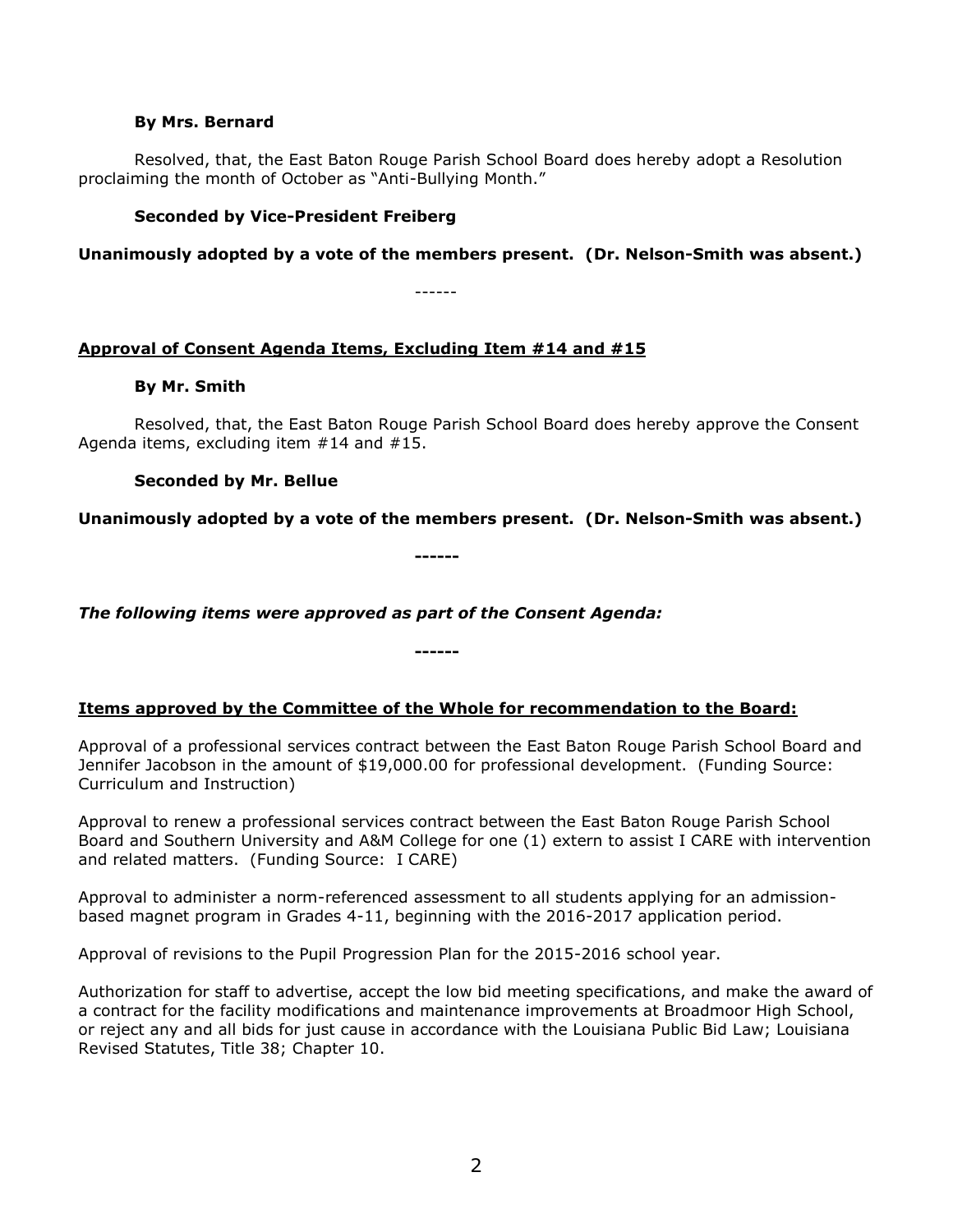Approval of the Project Lead the Way (PLTW) Grant in the amount of \$20,000.00 for two (2) years for the PLTW Gateway Introduction to Computer Science in Grades 7 and 8 at Northeast High School, \$17,000.00 in year one and \$3,000.00 in year two, for the period of June 15, 2015, through June 15, 2017.

Approval of the Believe and Prepare Community Development Grant in the amount of \$10,000.00 to develop a new teacher preparation program at McKinley and Lee High Schools.

------

## *END OF CONSENT AGENDA ITEMS*

**------**

### **Approval to Renew a Contract**

### **By Mrs. Bernard**

Resolved, that, the East Baton Rouge Parish School Board does hereby approve to renew a contract between the East Baton Rouge Parish School Board and Mercer to provide employee benefits consulting for a period of three (3) years, beginning January 1, 2016, through December 31, 2018, for an amount of \$125,000.00 annually.

#### **Seconded by Mr. Smith**

#### **The vote on the motion was as follows:**

| Yeas: (7) | Mr. Bellue, Mrs. Bernard, Vice-President Freiberg, Ms. Lee, Mr. |
|-----------|-----------------------------------------------------------------|
|           | <b>Smith, President Tatman, and Ms. Ware-Jackson</b>            |

**Nays: (0) None**

**Abstained: (1) Ms. Dyason**

**Absent: (1) Dr. Nelson-Smith**

**The motion was declared adopted.**

**------**

### **Approval to Renew a Contract**

### **By Vice-President Freiberg**

Resolved, that, the East Baton Rouge Parish School Board does hereby approve to renew a contract between the East Baton Rouge Parish School Board and Express Scripts Pharmacy for a period of three (3) years, beginning February 1, 2016, through January 31, 2019.

### **Seconded by Mr. Bellue**